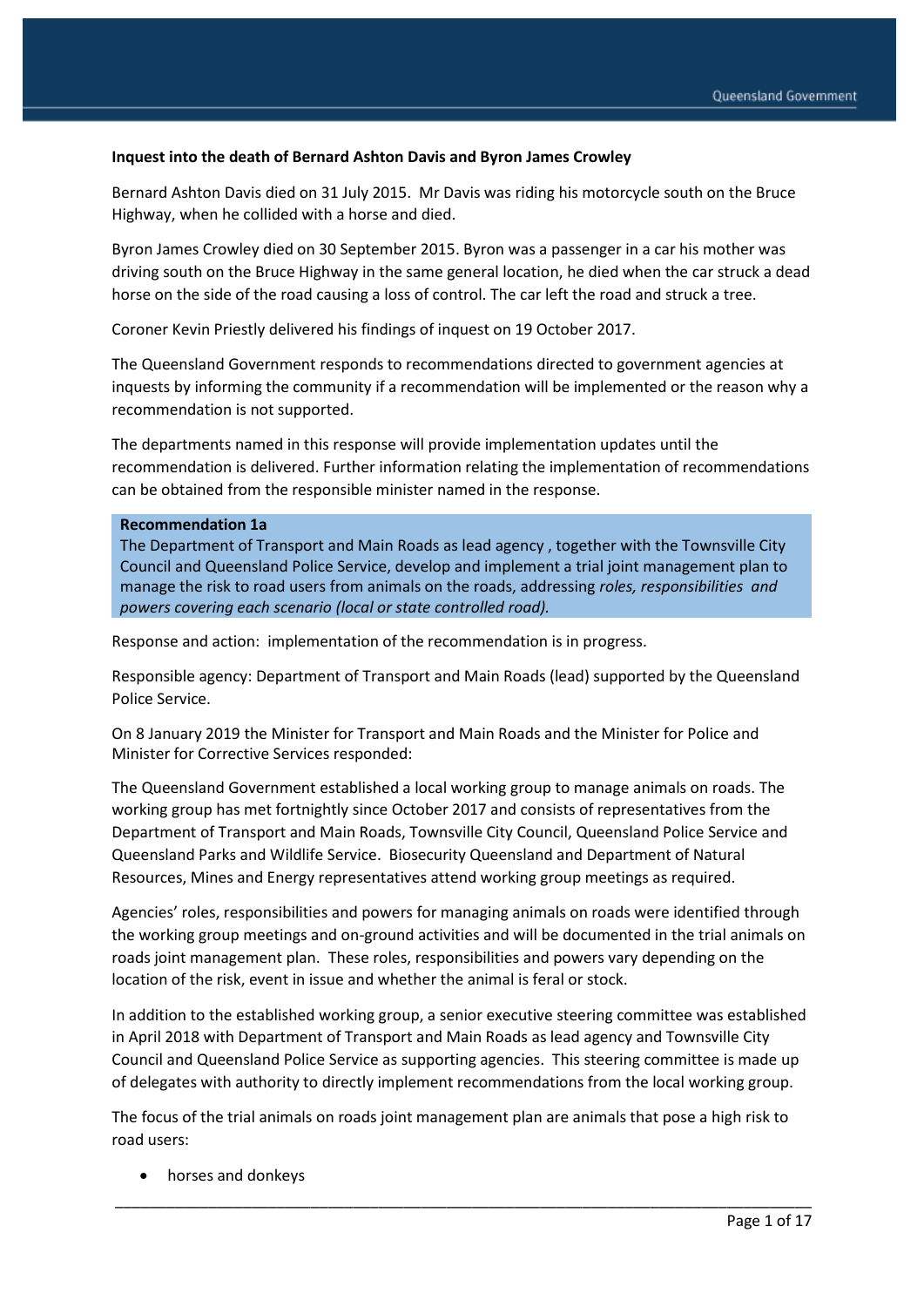- cattle
- chital deer, fallow deer, red deer, rusa deer
- camels
- pigs.

Agencies' roles, responsibilities and powers will be documented in the final trial animals on roads joint management plan.

## **On 2 May 2019 the Minister for Transport and Main Roads and the Minister for Police and Minister for Corrective Services responded:**

The local working group established by Queensland Government continues to meet fortnightly to manage the risk of large animals that pose a high risk to road users. The local working group clarified roles, responsibilities and powers of the participants.

The senior executive steering committee comprising delegates from Department of Transport and Main Roads, Townsville City Council, Queensland Police Service and Queensland Parks and Wildlife Service with authority to directly implement recommendations from the local working group continues to operate.

Engagement by the local working group with local governments and state agencies that sit outside the working group facilitates knowledge-sharing and resolving issues associated with large animals on roads. The Department of Transport and Main Roads are the lead agency for engagement however other stakeholders may offer to approach resources within their wider network.

Agencies' roles, responsibilities and powers identified through working group meetings and onground activities will be documented in the final animals on roads joint management plan.

# **On 14 November 2019 the Minister for Transport and Main Roads and the Minister for Police and Minister for Corrective Services responded:**

The Department of Transport and Main Roads is drafting a draft joint management plan which will provide a framework to manage the risk to road users from large animals on state and local roads within the Townsville City Council local government area. When completed, the draft management plan will be distributed to members of the Large Animals on Roads Stakeholder Group in Townsville (formerly known as the local working group) for comment. The plan will formalise an agreement between members of the stakeholder group and document existing practices and protocols, including agency roles, responsibilities and powers.

The draft joint management plan will be distributed to members of the Large Animals on Roads Stakeholder Group (Townsville) for comment.

## **On 15 May 2020 the Minister for Transport and Main Roads and the Minister for Police and Minister for Corrective Services responded:**

The draft *Joint Management Plan – Managing the Risk of Large Animals on Roads* has been distributed to members of the Large Animals on Roads Stakeholder Group (Townsville) for comment.

# **On 23 September 2020 the director-general of the Department of Transport and Main Roads and the Minister for Police and Minister for Corrective Services responded:**

Comments on the draft *Joint Management Plan – Managing the Risk of Large Animals on Roads*  were received from members of the Large Animals on Roads Stakeholder Group (Townsville).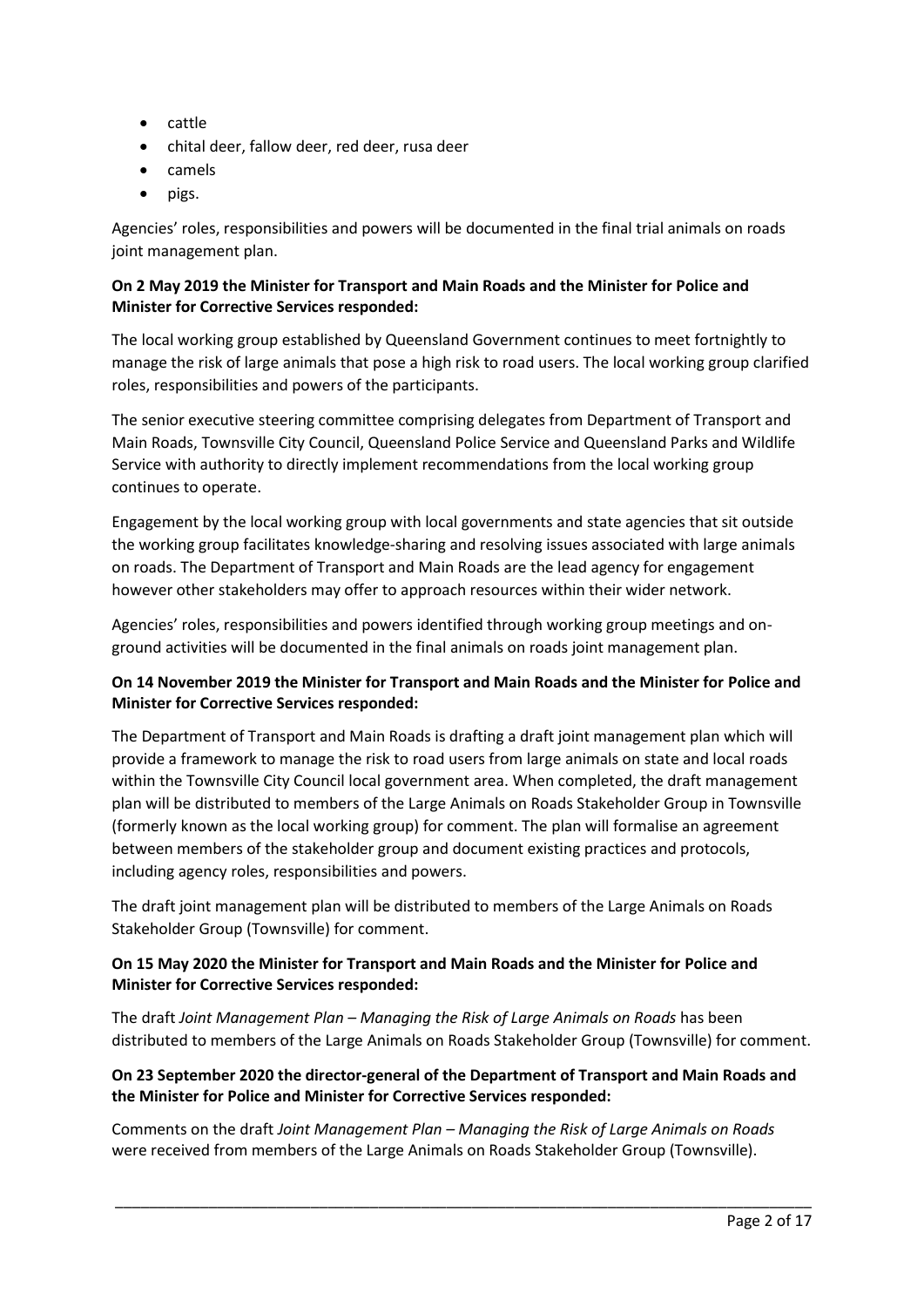The *Joint Management Plan – Managing the Risk of Large Animals on Roads* will be updated to incorporate comments and the risk management framework, and progress towards finalisation.

### **On 31 March 2021 the Minister for Transport and Main Roads and the Minister for Police, and the Minister for Corrective Services and Minister for Fire and Emergency Services responded:**

The draft *Joint Management Plan – Managing the Risk of Large Animals on Roads* was updated to incorporate comments from members of the Large Animals on Roads Stakeholder Group (Townsville).

A meeting will be scheduled with members of the Large Animals on Roads Stakeholder Group (Townsville) to present updates to the draft joint management plan for support.

### **On 1 December 2021 the Minister for Transport and Main Roads and the Minister for Police and Corrective Services and Minister for Fire and Emergency Services responded:**

The draft *Joint Management Plan – Managing the Risk of Large Animals on Roads* was updated to incorporate amendments as result of the trial use of the risk management framework following large animal sightings on roads within the Townsville area.

The Large Animals on Roads Stakeholder Group continues to meet on a regular basis to share information on known animal activity and together trial the risk assessment framework following large animal sightings on roads within the Townsville area.

A meeting will be scheduled with members of the Large Animals on Roads Steering Committee (Townsville) to present the draft joint management plan for support.

#### **Recommendation 1b**

The Department of Transport and Main Roads as lead agency, together with the Townsville City Council and Queensland Police Service, develop and implement a trial joint management plan to manage the risk to road users from animals on the roads, addressing *information/data gathering, analysis and reporting protocols.*

Response and action: implementation of the recommendation is in progress.

Responsible agency: Department of Transport and Main Roads (lead) supported by the Queensland Police Service.

On 8 January 2019 the Minister for Transport and Main Roads and the Minister for Police and Minister for Corrective Services responded:

The Queensland Government established a local working group to manage animals on roads. The working group has met fortnightly since October 2017 and consists of representatives from the Department of Transport and Main Roads, Townsville City Council, the Queensland Police Service and Queensland Parks and Wildlife Service. Biosecurity Queensland and Department of Natural Resources, Mines and Energy representatives attend working group meetings as required.

The working group developed protocols for the purposes of information gathering, analysis and reporting which will be documented in the final trial animals on roads joint management plan.

Reported sightings are able to be reported by the public to the Department of Transport and Main Roads, the Queensland Police Service and the Townsville City Council. The Townsville City Council established a trusted user group within the working group for registering animal on roads sightings utilising a mobile data collection application. The application identifies latitude and longitude and allows input of animal type and time of sighting. For sightings reported to the Department of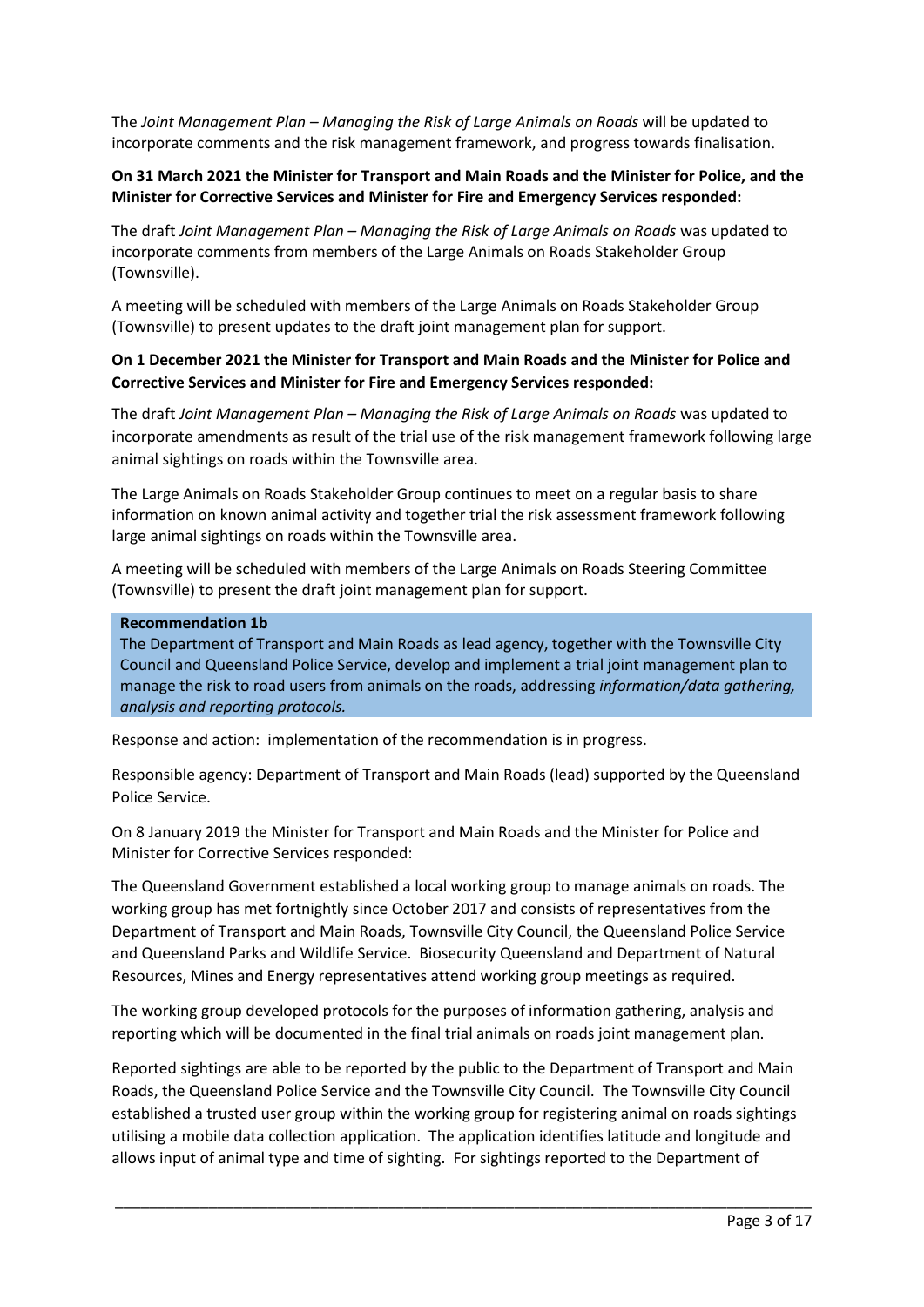Transport and Main Roads and the Townsville City Council, information is reviewed and collated by the Department of Transport and Main Roads before being uploaded into the Townsville City Council application. The collated sightings are then mapped using a geographical information system. This mapping identifies cluster areas of sightings which then enable wider risk management strategies to be activated by the working group.

Information gathering, analysis and reporting processes will be documented in the final trial animals on roads joint management plan.

## **On 2 May 2019 the Minister for Transport and Main Roads and the Minister for Police and Minister for Corrective Services responded:**

The local working group established by Queensland Government continues to meet fortnightly to manage the risk of large animals that pose a high risk to road users.

Sightings of large animals near roads continue to be reported by the public and managed using a mobile data collection application. Mapped sightings are reviewed by the Department of Transport and Main Roads in consultation with the local working group to identify cluster areas. Risk management strategies are developed by the working group for these cluster areas where there is a high risk.

The final trial animals on roads joint management plan will document these processes.

### **On 14 November 2019 the Minister for Transport and Main Roads and the Minister for Police and Minister for Corrective Services responded:**

The Department of Transport and Main Roads is drafting a draft joint management plan which will provide a framework to manage the risk to road users from large animals on state and local roads within the Townsville City Council local government area. When completed, the draft management plan will be distributed to members of the Large Animals on Roads Stakeholder Group in Townsville (formerly known as the local working group) for comment. The plan will formalise an agreement between members of the stakeholder group and document existing agreed practices and protocols for information/data gathering, analysis and reporting.

The draft joint management plan will be distributed to members of the Large Animals on Roads Stakeholder Group (Townsville) for comment.

## **On 15 May 2020 the Minister for Transport and Main Roads and the Minister for Police and Minister for Corrective Services responded:**

The draft *Joint Management Plan – Managing the Risk of Large Animals on Roads* has been distributed to members of the Large Animals on Roads Stakeholder Group (Townsville) for comment.

## **On 23 September 2020 the director-general of the Department of Transport and Main Roads and the Minister for Police and Minister for Corrective Services responded:**

Comments on the draft *Joint Management Plan – Managing the Risk of Large Animals on Roads*  were received from members of the Large Animals on Roads Stakeholder Group (Townsville).

The *Joint Management Plan – Managing the Risk of Large Animals on Roads* will be updated to incorporate comments and the risk management framework, and progress towards finalisation.

## **On 31 March 2021 the Minister for Transport and Main Roads and the Minister for Police, and the Minister for Corrective Services and Minister for Fire and Emergency Services responded:**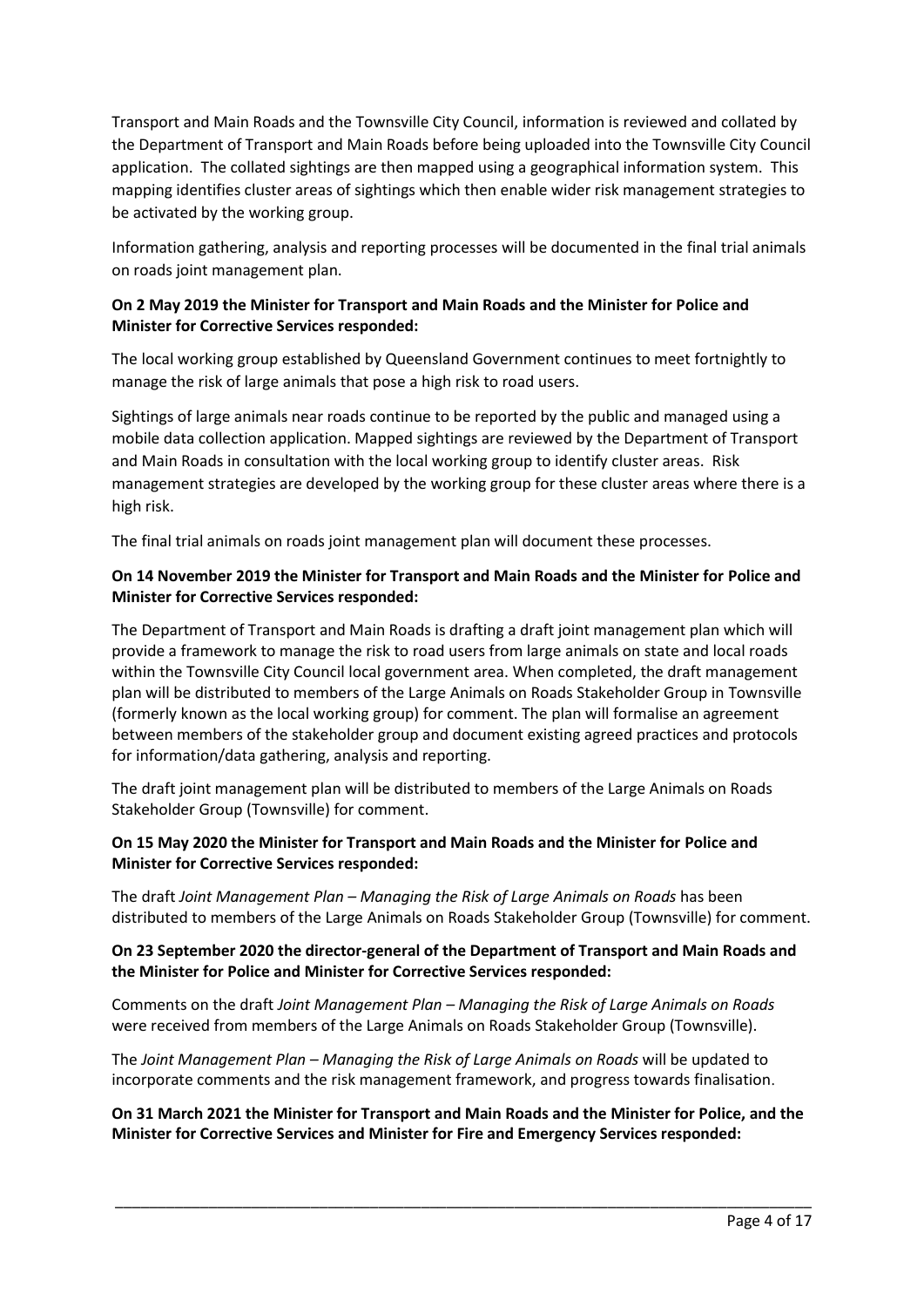The draft *Joint Management Plan – Managing the Risk of Large Animals on Roads* was updated to incorporate comments from members of the Large Animals on Roads Stakeholder Group (Townsville).

A meeting will be scheduled with members of the Large Animals on Roads Stakeholder Group (Townsville) to present updates to the draft joint management plan for support.

## **On 1 December 2021 the Minister for Transport and Main Roads and the Minister for Police and Corrective Services and Minister for Fire and Emergency Services responded:**

The draft *Joint Management Plan – Managing the Risk of Large Animals on Roads* was updated to incorporate amendments as result of the trial use of the risk management framework following large animal sightings on roads within the Townsville area.

The Large Animals on Roads Stakeholder Group continues to meet on a regular basis to share information on known animal activity and together trial the risk assessment framework following large animal sightings on roads within the Townsville area.

A meeting will be scheduled with members of the Large Animals on Roads Steering Committee (Townsville) to present the draft joint management plan for support.

#### **Recommendation 1c**

The Department of Transport and Main Roads as lead agency, together with Townsville City Council and Queensland Police Service, develop and implement a trial joint management plan to manage the risk to road users from animals on the roads, addressing *communications protocols including identification of key personnel and contacts, regular meetings and minutes arising.*

Response and action: implementation of the recommendation is in progress.

Responsible agency: Department of Transport and Main Roads (lead) supported by the Queensland Police Service.

On 8 January 2019 the Minister for Transport and Main Roads and the Minister for Police and Minister for Corrective Services responded:

The Queensland Government established a local working group to manage animals on roads. The working group has met fortnightly since October 2017 and consists of representatives from the Department of Transport and Main Roads, Townsville City Council, Queensland Police Service and Queensland Parks and Wildlife Service. Biosecurity Queensland and Department of Natural Resources, Mines and Energy representatives attend working group meetings as required.

A contact list of relevant personnel for each agency has been circulated and minutes of meetings are maintained by the Department of Transport and Main Roads.

In addition to the established working group, a senior executive steering committee was established in April 2018 with the Department of Transport and Main Roads as lead agency and Townsville City Council and Queensland Police Service as supporting agencies. This steering committee is made up of delegates with authority to directly implement recommendations from the local working group.

Communication protocols and key contacts will be documented in the final trial animals on roads joint management plan.

### **On 2 May 2019 the Minister for Transport and Main Roads and the Minister for Police and Minister for Corrective Services responded:**

The Department of Transport and Main Roads maintains the minutes from meetings of the local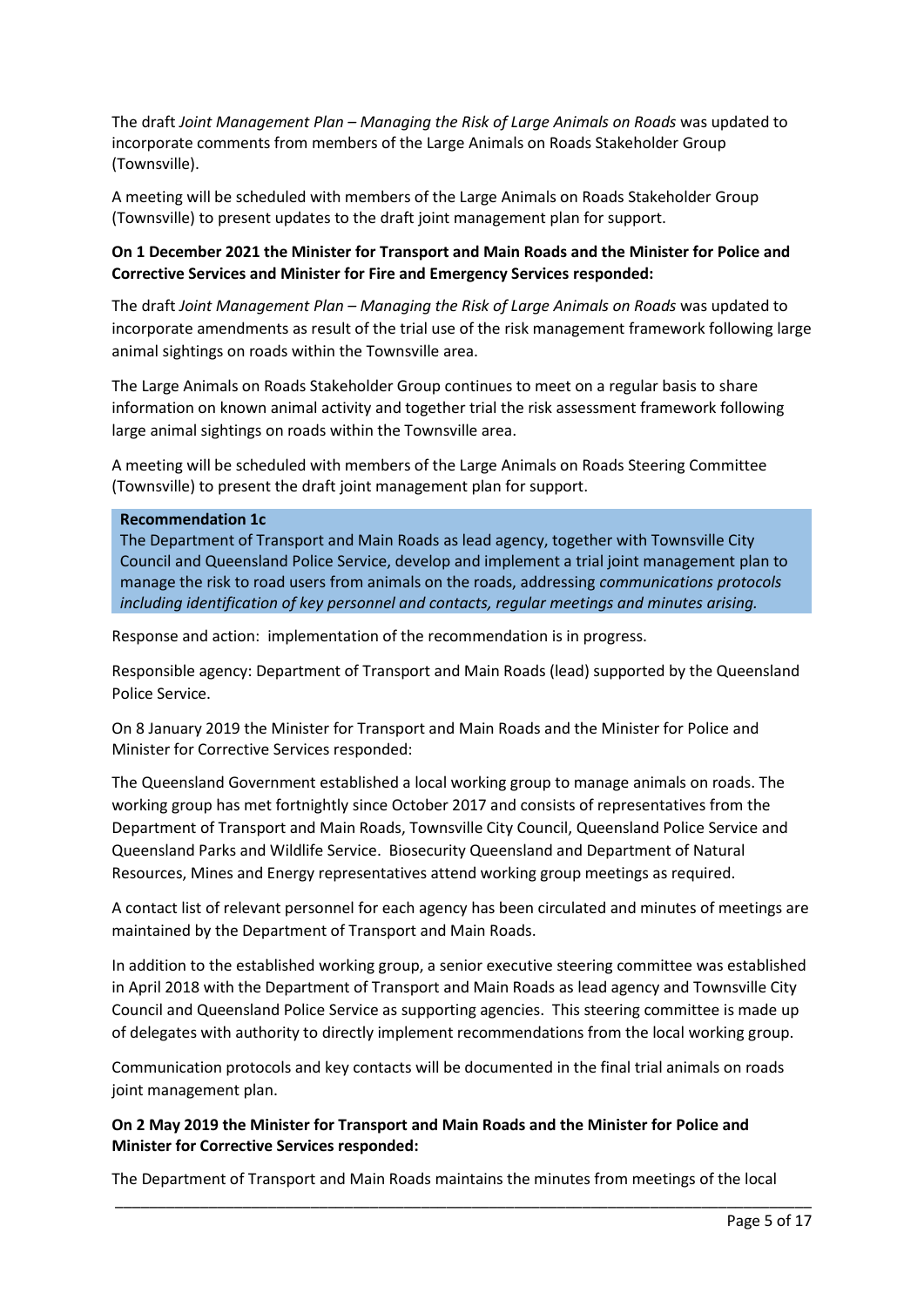working group for managing the risk of large animals that pose a high risk to road users. The minutes from the meetings facilitate and maintain communication between key stakeholders and provide for regular dialogue between key contacts.

The senior executive steering committee led by the Department of Transport and Main Roads continues to operate.

Communication protocols will form part of the joint management plan including a communication plan and schedule of key contacts.

## **On 14 November 2019 the Minister for Transport and Main Roads and the Minister for Police and Minister for Corrective Services responded:**

The Department of Transport and Main Roads is drafting a draft joint management plan which will provide a framework to manage the risk to road users from large animals on state and local roads within the Townsville City Council local government area. When completed, the draft management plan will be distributed to members of the Large Animals on Roads Stakeholder Group in Townsville (formerly known as the local working group) for comment. The plan will formalise an agreement between members of the stakeholder group and document existing agreed practices and protocols, including communication protocols for members.

The draft joint management plan will be distributed to members of the Large Animals on Roads Stakeholder Group (Townsville) for comment.

### **On 15 May 2020 the Minister for Transport and Main Roads and the Minister for Police and Minister for Corrective Services responded:**

The draft *Joint Management Plan – Managing the Risk of Large Animals on Roads* has been distributed to members of the Large Animals on Roads Stakeholder Group (Townsville) for comment.

## **On 23 September 2020 the director-general of the Department of Transport and Main Roads and the Minister for Police and Minister for Corrective Services responded:**

Comments on the draft *Joint Management Plan – Managing the Risk of Large Animals on Roads*  were received from members of the Large Animals on Roads Stakeholder Group (Townsville).

The *Joint Management Plan – Managing the Risk of Large Animals on Roads* will be updated to incorporate comments and the risk management framework, and progress towards finalisation.

### **On 31 March 2021 the Minister for Transport and Main Roads and the Minister for Police, and the Minister for Corrective Services and Minister for Fire and Emergency Services responded:**

The draft *Joint Management Plan – Managing the Risk of Large Animals on Roads* was updated to incorporate comments from members of the Large Animals on Roads Stakeholder Group (Townsville).

A meeting will be scheduled with members of the Large Animals on Roads Stakeholder Group (Townsville) to present updates to the draft joint management plan for support.

# **On 1 December 2021 the Minister for Transport and Main Roads and the Minister for Police and Corrective Services and Minister for Fire and Emergency Services responded:**

The draft *Joint Management Plan – Managing the Risk of Large Animals on Roads* was updated to incorporate amendments as result of the trial use of the risk management framework following large animal sightings on roads within the Townsville area.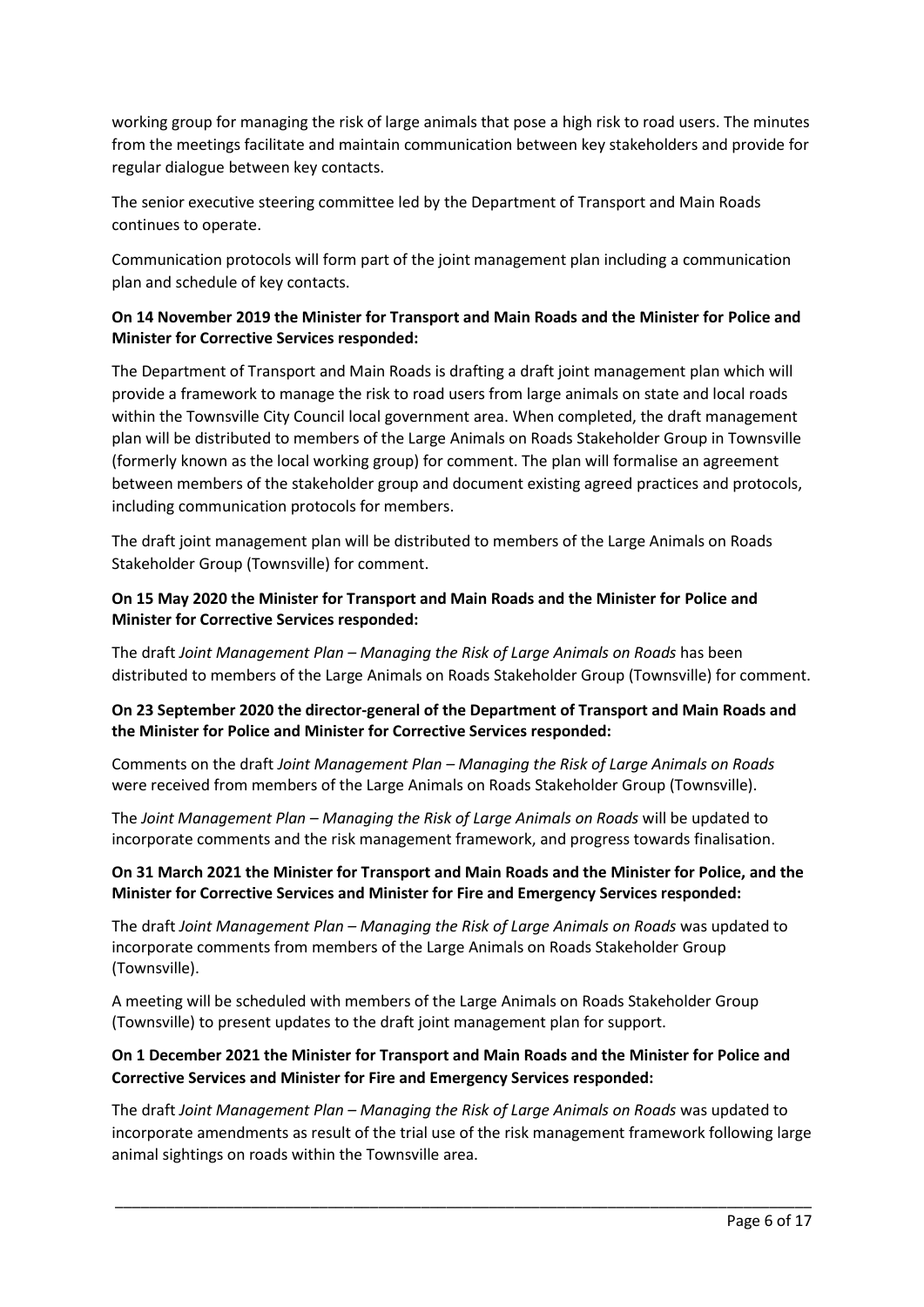The Large Animals on Roads Stakeholder Group continues to meet on a regular basis to share information on known animal activity and together trial the risk assessment framework following large animal sightings on roads within the Townsville area.

A meeting will be scheduled with members of the Large Animals on Roads Steering Committee (Townsville) to present the draft joint management plan for support.

#### **Recommendation 1d**

The Department of Transport and Main Roads as lead agency, together with the Townsville City Council and Queensland Police Service, develop and implement a trial joint management plan to manage the risk to road users from animals on the roads, addressing *risk assessment methodology to be applied.*

Response and action: implementation of the recommendation is in progress.

Responsible agency: Department of Transport and Main Roads (lead) supported by the Queensland Police Service.

On 8 January 2019 the Minister for Transport and Main Roads and the Minister for Police and Minister for Corrective Services responded:

The Queensland Government established a local working group to manage animals on roads. The working group has met fortnightly since October 2017 and consists of representatives from the Department of Transport and Main Roads, Townsville City Council, Queensland Police Service and Queensland Parks and Wildlife Service. Biosecurity Queensland and Department of Natural Resources, Mines and Energy representatives attend working group meetings as required.

The working group uses a risk assessment methodology incorporating likelihood and consequence to make decisions about what action should be taken to respond to the risk of animals on roads for a particular event. Improved communication, data collection and reporting has provided clarity about inputs for the risk assessment, and findings have been documented.

The risk assessment methodology and findings of the local working group will be documented in the final trial animals on roads joint management plan as a decision making tool.

## **On 2 May 2019 the Minister for Transport and Main Roads and the Minister for Police and Minister for Corrective Services responded:**

The local working group established by the Queensland Government continues to meet fortnightly to manage the risk of large animals that pose a high risk to road users.

The working group uses a risk assessment methodology incorporating likelihood and consequence to make decisions about what action should be taken to respond to the risk of animals on roads for a particular event. Improved communication, data collection and reporting has provided clarity about inputs for the risk assessment, and findings have been documented.

Risk assessment methodologies continue to be investigated by the working group, led by the Department of Transport and Main Roads and will be incorporated in the final trial animals on roads joint management plan as a decision making tool.

**On 14 November 2019 the Minister for Transport and Main Roads and the Minister for Police and Minister for Corrective Services responded:**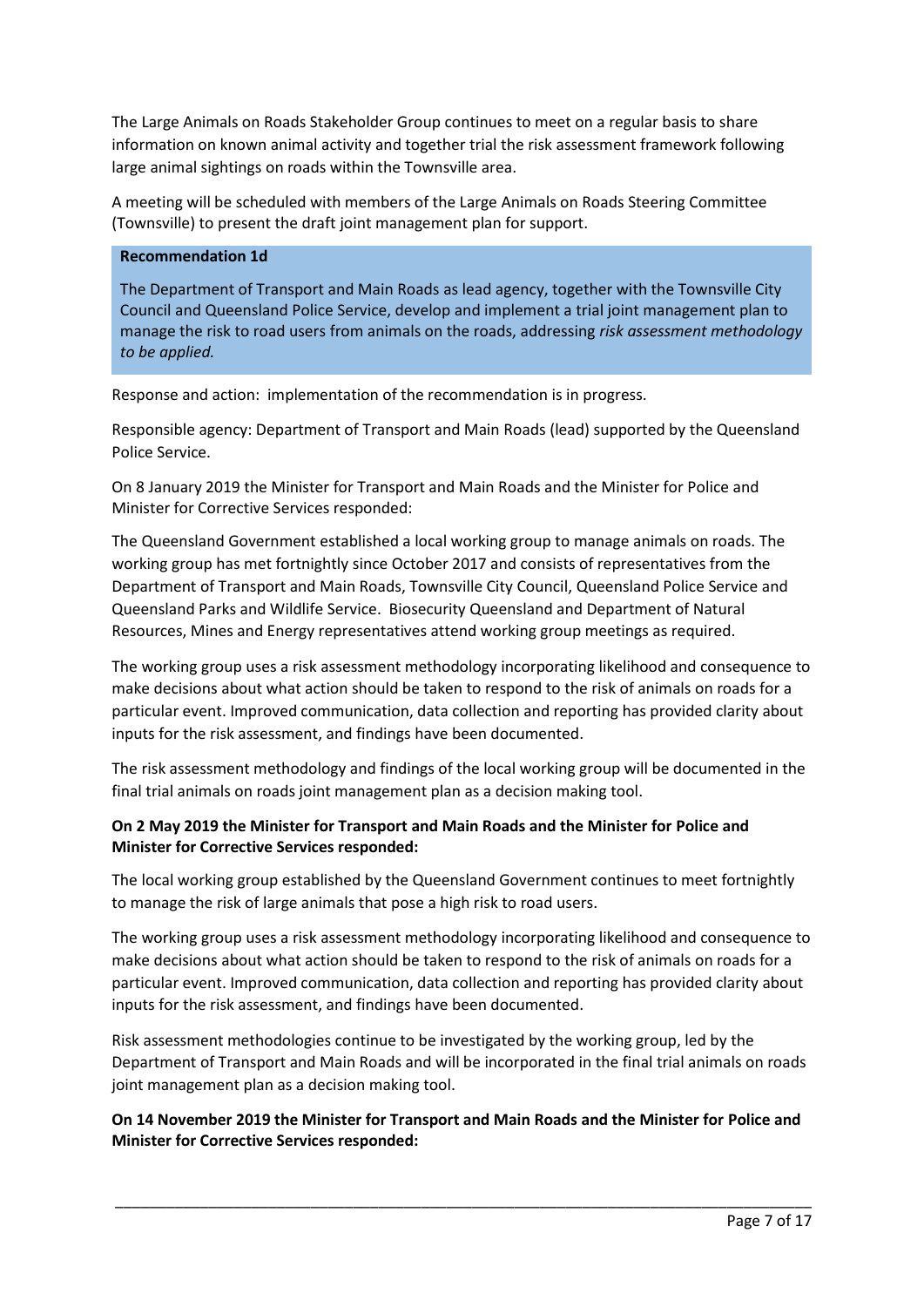The Department of Transport and Main Roads is drafting a draft joint management plan which will provide a framework to manage the risk to road users from large animals on state and local roads within the Townsville City Council local government area. When completed, the draft management plan will be distributed to members of the Large Animals on Roads Stakeholder Group in Townsville (formerly known as the local working group) for comment. The plan will include a local hazard and risk management methodology.

The draft joint management plan will be distributed to members of the Large Animals on Roads Stakeholder Group (Townsville) for comment.

## **On 15 May 2020 the Minister for Transport and Main Roads and the Minister for Police and Minister for Corrective Services responded:**

Deliverables and recommendations from the external consultant will be considered and adopted into the draft *Joint Management Plan – Managing the Risk of Large Animals on Roads*.

## **On 23 September 2020 the director-general of the Department of Transport and Main Roads and the Minister for Police and Minister for Corrective Services responded:**

An external consultant engaged by Department of Transport and Main Roads reviewed the draft *Joint Management Plan – Managing the Risk of Large Animals on Roads* and provided a risk management framework, which was reviewed by members of the Large Animals on Roads Stakeholder Group (Townsville).

The risk management framework will be updated and incorporated into the *Joint Management Plan – Managing the Risk of Large Animals on Roads.*

### **On 31 March 2021 the Minister for Transport and Main Roads and the Minister for Police, and the Minister for Corrective Services and Minister for Fire and Emergency Services responded:**

The draft *Joint Management Plan – Managing the Risk of Large Animals on Roads* was updated to incorporate a risk management framework.

A meeting will be scheduled with members of the Large Animals on Roads Stakeholder Group (Townsville) to present updates to the draft joint management plan for support.

## **On 1 December 2021 the Minister for Transport and Main Roads and the Minister for Police and Corrective Services and Minister for Fire and Emergency Services responded:**

The draft *Joint Management Plan – Managing the Risk of Large Animals on Roads* was updated to incorporate amendments as result of the trial use of the risk management framework following large animal sightings on roads within the Townsville area.

The Large Animals on Roads Stakeholder Group continues to meet on a regular basis to share information on known animal activity and together trial the risk assessment framework following large animal sightings on roads within the Townsville area.

A meeting will be scheduled with members of the Large Animals on Roads Steering Committee (Townsville) to present the draft joint management plan for support.

#### **Recommendation 1e**

The Department of Transport and Main Roads as lead agency, together with Townsville City Council and Qld Police Service, develop and implement a trial joint management plan to manage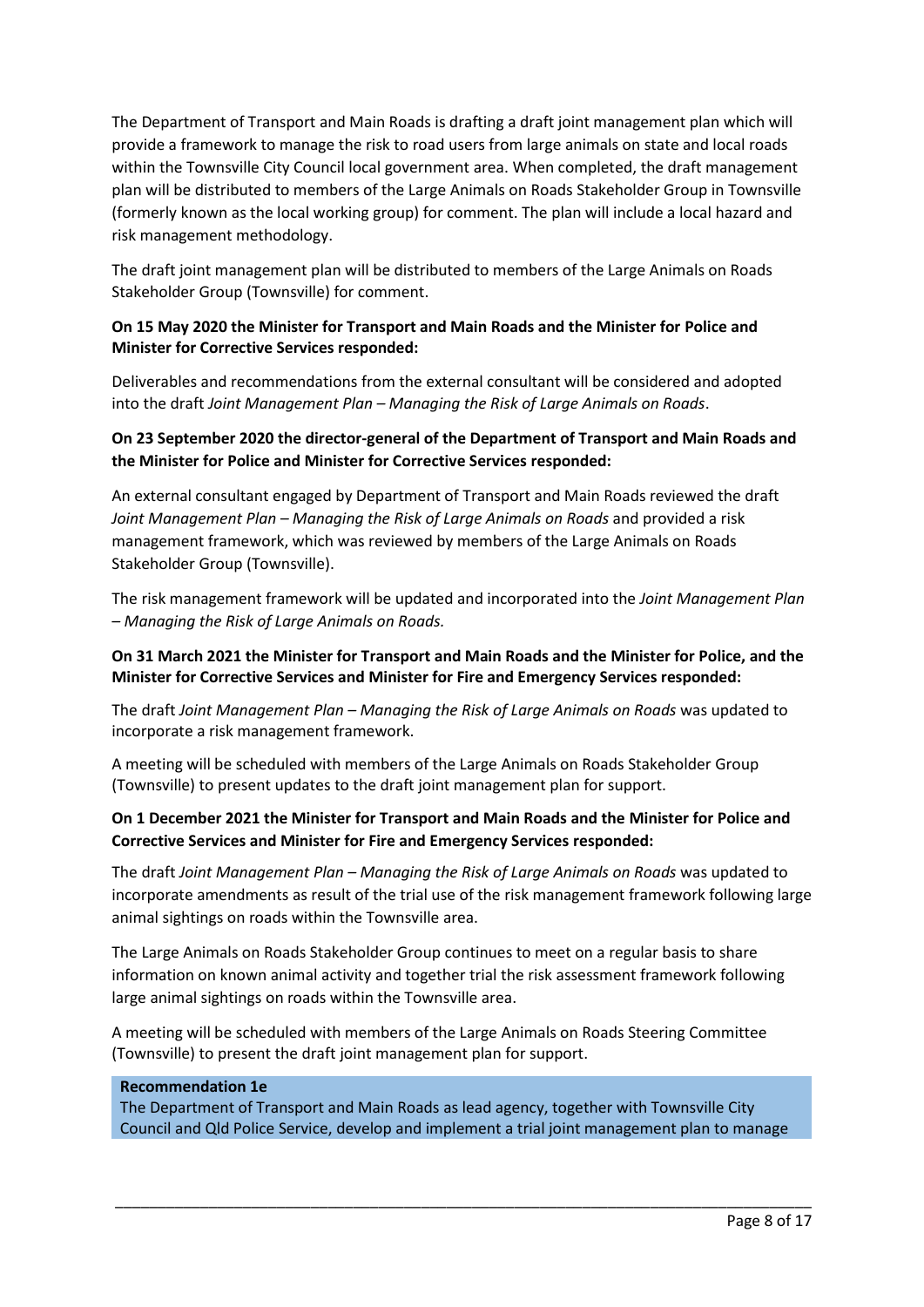the risk to road users from animals on the roads, addressing *a stratified/escalating approach to control measures commensurate with the assessed risk.*

Response and action: implementation of the recommendation is in progress.

Responsible agency: Department of Transport and Main Roads (lead) supported by the Queensland Police Service.

On 8 January 2019 the Minister for Transport and Main Roads and the Minister for Police and Minister for Corrective Services responded:

The Queensland Government established a local working group to manage animals on roads. The working group has met fortnightly since October 2017 and consists of representatives from the Department of Transport and Main Roads, Townsville City Council, Queensland Police Service and Queensland Parks and Wildlife Service. Biosecurity Queensland and Department of Natural Resources, Mines and Energy representatives attend working group meetings as required.

The working group uses a risk assessment methodology incorporating likelihood and consequence to make decisions about what action should be taken to respond to the risk of animals on roads for a particular event, including selection of appropriate control measures.

Relative to the level of risk, these actions and control measures include information signage, variable message signs, speed reduction opportunities, landowner engagement, local law development, biosecurity policy, community engagement, humane euthanasia, rehoming and fencing.

Control measures will be documented in the trial animals on roads joint management plan with guidance for selecting control measures based on the assessed risk.

## **On 2 May 2019 the Minister for Transport and Main Roads and the Minister for Police and Minister for Corrective Services responded:**

The local working group established by the Queensland Government continues to meet fortnightly to manage the risk of large animals that pose a high risk to road users.

The working group continues to implement the risk assessment methodology when making decisions about commensurate responses to the risk of animals on roads, including signage, policy and local law development and other control measures.

The trial animals on roads joint management plan will provide guidance for selecting control measures based on the assessed risk.

### **On 14 November 2019 the Minister for Transport and Main Roads and the Minister for Police and Minister for Corrective Services responded:**

The Department of Transport and Main Roads is drafting a draft joint management plan which will provide a framework to manage the risk to road users from large animals on state and local roads within the Townsville City Council local government area. When completed, the draft management plan will be distributed to members of the Large Animals on Roads Stakeholder Group in Townsville (formerly known as the local working group) for comment. The plan will document a methodology for selection of control and monitoring measures to minimise or manage risk.

The draft joint management plan will be distributed to members of the Large Animals on Roads Stakeholder Group (Townsville) for comment.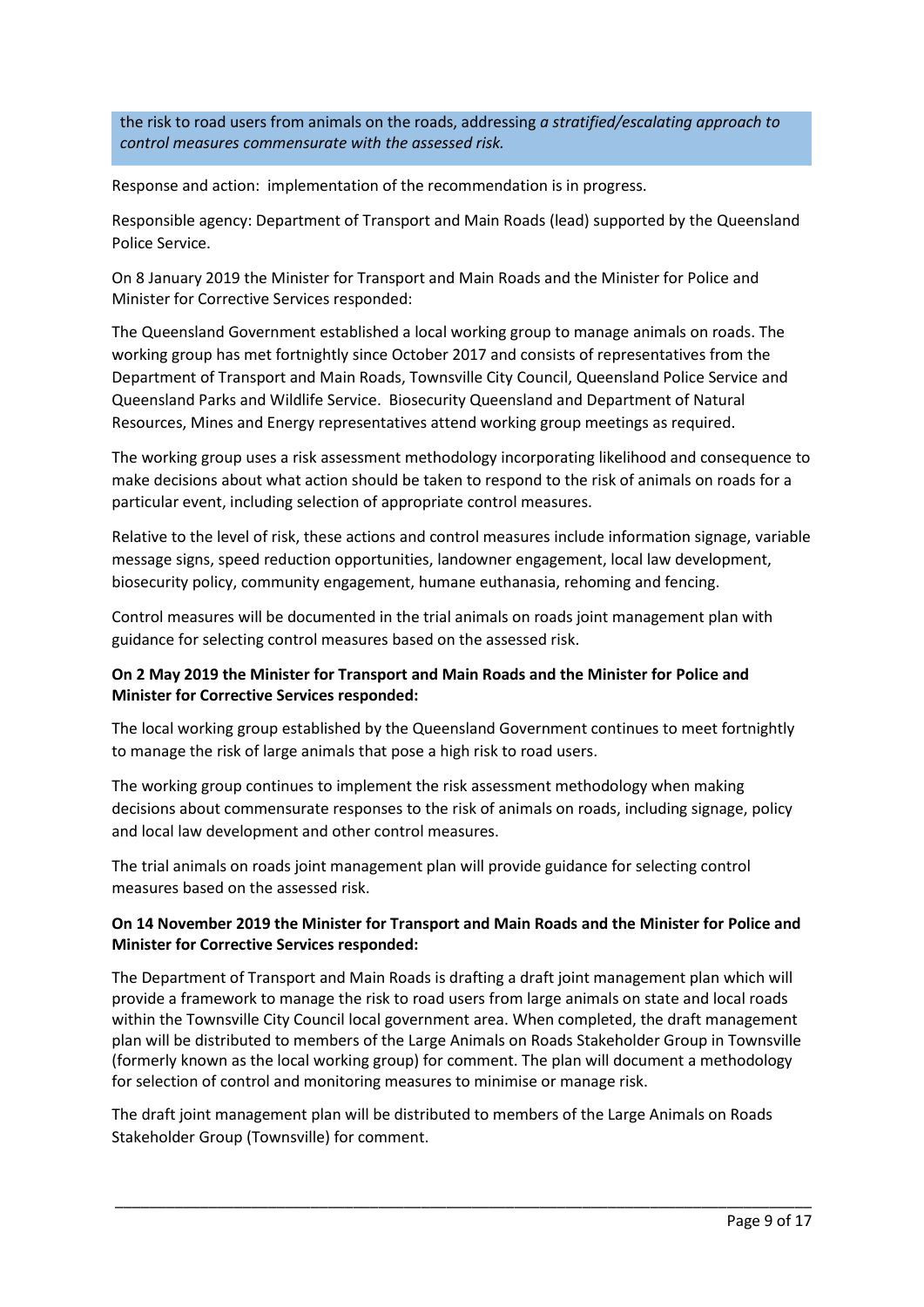## **On 15 May 2020 the Minister for Transport and Main Roads and the Minister for Police and Minister for Corrective Services responded:**

The draft *Joint Management Plan – Managing the Risk of Large Animals on Roads* has been distributed to members of the Large Animals on Roads Stakeholder Group (Townsville) for comment. An external consultant was engaged to review the draft joint management plan and recommend control measures for use by different user groups at different risk levels.

Deliverables and recommendations from the external consultant will be considered and adopted into the draft *Joint Management Plan – Managing the Risk of Large Animals on Roads*.

## **On 23 September 2020 the director-general of the Department of Transport and Main Roads and the Minister for Police and Minister for Corrective Services responded:**

An external consultant engaged by Department of Transport and Main Roads reviewed the draft *Joint Management Plan – Managing the Risk of Large Animals on Roads* and provided a risk management framework, including control measures for use by different user groups at different risk levels.

The risk management framework will be updated and incorporated into the *Joint Management Plan – Managing the Risk of Large Animals on Roads.*

### **On 31 March 2021 the Minister for Transport and Main Roads and the Minister for Police, and the Minister for Corrective Services and Minister for Fire and Emergency Services responded:**

The draft *Joint Management Plan – Managing the Risk of Large Animals on Roads* was updated to incorporate a risk management framework.

A meeting will be scheduled with members of the Large Animals on Roads Stakeholder Group (Townsville) to present updates to the draft joint management plan for support.

## **On 1 December 2021 the Minister for Transport and Main Roads and the Minister for Police and Corrective Services and Minister for Fire and Emergency Services responded:**

The draft *Joint Management Plan – Managing the Risk of Large Animals on Roads* was updated to incorporate amendments as result of the trial use of the risk management framework following large animal sightings on roads within the Townsville area.

The Large Animals on Roads Stakeholder Group continues to meet on a regular basis to share information on known animal activity and together trial the risk assessment framework following large animal sightings on roads within the Townsville area.

A meeting will be scheduled with members of the Large Animals on Roads Steering Committee (Townsville) to present the draft joint management plan for support.

#### **Recommendation 1f**

The Department of Transport and Main Roads as lead agency, together with Townsville City Council and Qld Police Service, develop and implement a trial joint management plan to manage the risk to road users from animals on the roads, addressing *processes for engaging with landowners and other stakeholders.*

Response and action: implementation of the recommendation is in progress.

Responsible agency: Department of Transport and Main Roads (lead) supported by the Queensland Police Service.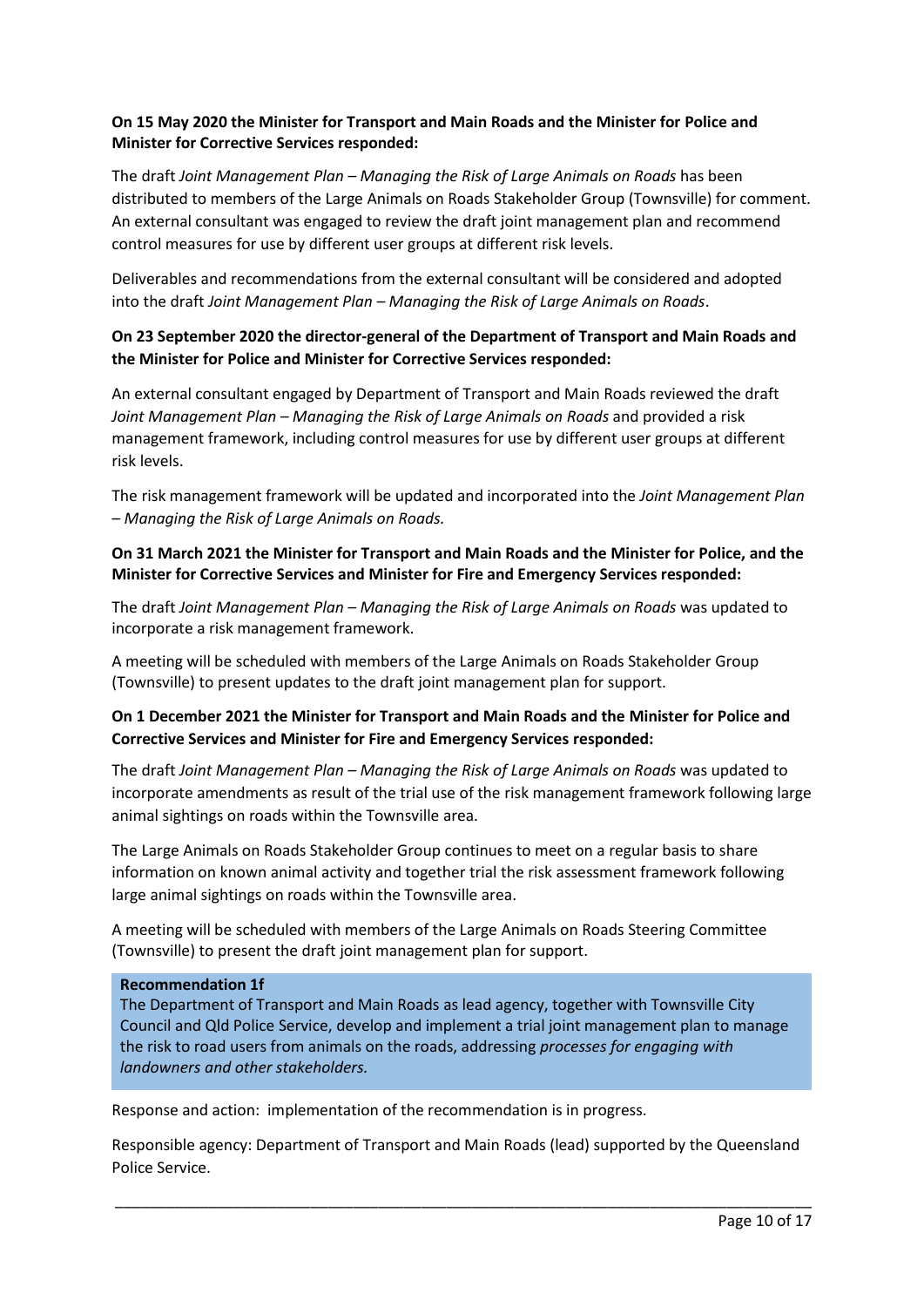On 8 January 2019 the Minister for Transport and Main Roads and the Minister for Police and Minister for Corrective Services responded:

The two agencies are undertaking landowner and stakeholder engagement as part of the trial animals on roads joint management plan. Townsville City Council's animal management and communications teams engage with landowners and local communities, with all other stakeholder engagement led by Department of Transport and Main Roads' communication team. Processes for early engagement and the level of engagement required depend on the level of risk. The implementation of a communication strategy is being reviewed for additional opportunities.

A final consultation plan for engagement with stakeholders will be developed and included in the trial animals on roads joint management plan.

### **On 2 May 2019 the Minister for Transport and Main Roads and the Minister for Police and Minister for Corrective Services responded:**

Townsville City Council's and the Department of Transport and Main Roads' communications and animal management teams continue to engage with landowners, local communities and other stakeholders in developing the trial animals on roads joint management plan. The two agencies are reviewing a communication strategy to identify further opportunities for engagement.

The trial animals on roads joint management plan will include the finalised consultation plan for engagement with stakeholders.

### **On 14 November 2019 the Minister for Transport and Main Roads and the Minister for Police and Minister for Corrective Services responded:**

The Department of Transport and Main Roads is drafting a draft joint management plan which will provide a framework to manage the risk to road users from large animals on state and local roads within the Townsville City Council local government area. When completed, the draft management plan will be distributed to members of the Large Animals on Roads Stakeholder Group in Townsville (formerly known as the local working group) for comment. The plan will document existing agreed practices and protocols, including protocols for engaging with owners of land adjoining road corridors and other stakeholders.

The draft joint management plan will be distributed to members of the Large Animals on Roads Stakeholder Group (Townsville) for comment.

## **On 15 May 2020 the Minister for Transport and Main Roads and the Minister for Police and Minister for Corrective Services responded:**

The draft *Joint Management Plan – Managing the Risk of Large Animals on Roads* has been distributed to members of the Large Animals on Roads Stakeholder Group (Townsville) for comment.

# **On 23 September 2020 the director-general of the Department of Transport and Main Roads and the Minister for Police and Minister for Corrective Services responded:**

Comments on the draft *Joint Management Plan – Managing the Risk of Large Animals on Roads*  were received from members of the Large Animals on Roads Stakeholder Group (Townsville).

The *Joint Management Plan – Managing the Risk of Large Animals on Roads* will be updated to incorporate comments and the risk management framework, and progress towards finalisation.

## **On 31 March 2021 the Minister for Transport and Main Roads and the Minister for Police, and the**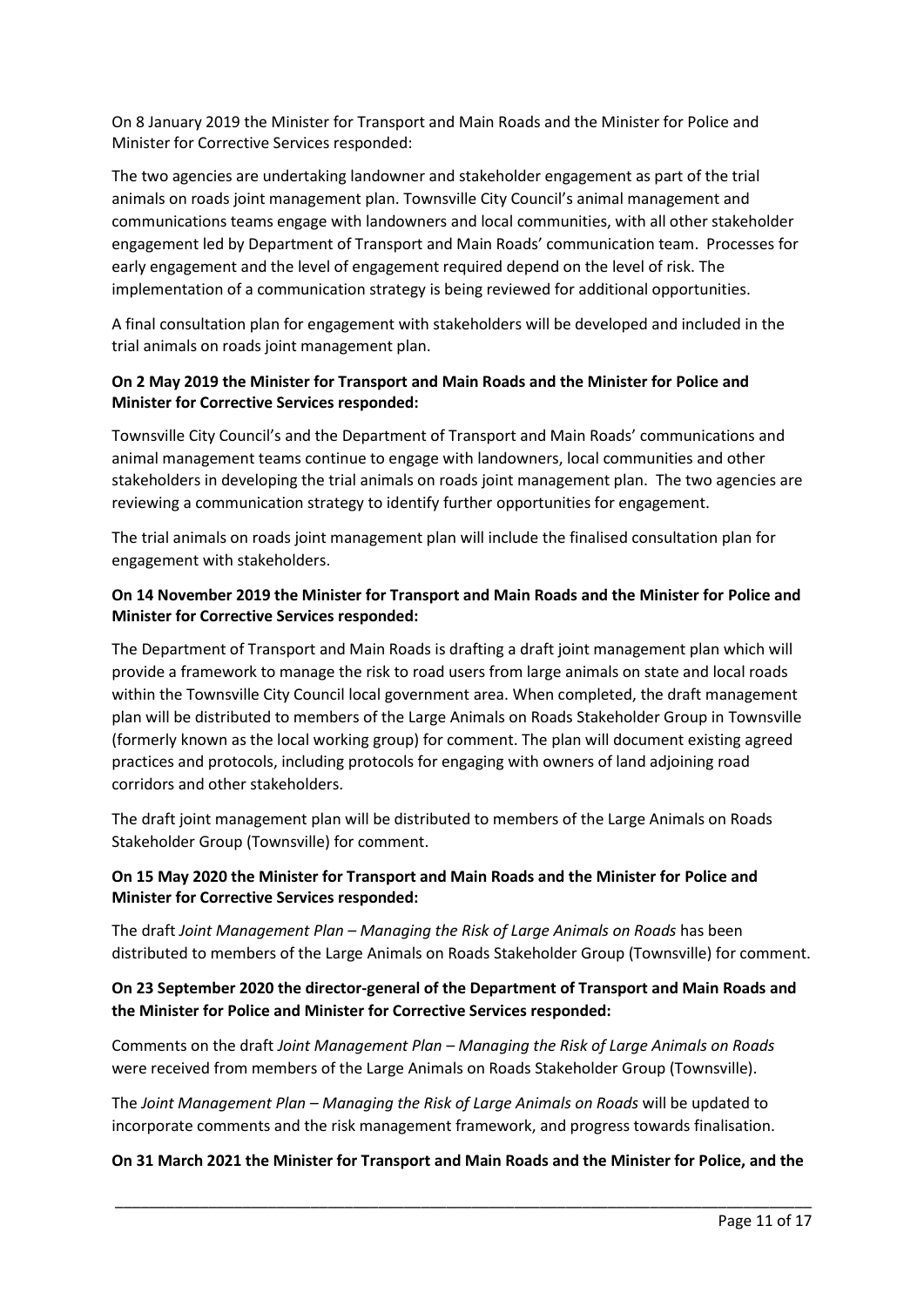### **Minister for Corrective Services and Minister for Fire and Emergency Services responded:**

The draft *Joint Management Plan – Managing the Risk of Large Animals on Roads* was updated to incorporate comments from members of the Large Animals on Roads Stakeholder Group (Townsville).

A meeting will be scheduled with members of the Large Animals on Roads Stakeholder Group (Townsville) to present updates to the draft joint management plan for support.

## **On 1 December 2021 the Minister for Transport and Main Roads and the Minister for Police and Corrective Services and Minister for Fire and Emergency Services responded:**

The draft *Joint Management Plan – Managing the Risk of Large Animals on Roads* was updated to incorporate amendments as result of the trial use of the risk management framework following large animal sightings on roads within the Townsville area.

The Large Animals on Roads Stakeholder Group continues to meet on a regular basis to share information on known animal activity and together trial the risk assessment framework following large animal sightings on roads within the Townsville area.

A meeting will be scheduled with members of the Large Animals on Roads Steering Committee (Townsville) to present the draft joint management plan for support.

#### **Recommendation 2**

The Department of Transport and Main Roads consider the outcomes from the trial and the potential for wider application of like arrangements throughout Queensland.

Response and action: implementation of the recommendation is in progress.

Responsible agency: Department of Transport and Main Roads.

On 8 January 2019 the Minister for Transport and Main Roads responded:

The Department of Transport and Main Roads is developing draft guidance tools for the management of animals on roads which includes preliminary learnings and outcomes from the working group in Townsville and their application in other local government areas.

The outcomes and learnings from the trial animals on roads joint management plan will be used to develop a policy and guidance tools for managing the risk of large animals on roads, for implementation across the state. The department will engage with key stakeholders including Local Government Association of Queensland, Department of Natural Resources, Mines and Energy, Department of Environment and Science, and Department of Agriculture and Fisheries to seek support for the policy from all organisations that have a role in its implementation. Local procedures will be developed in conjunction with key stakeholders to facilitate implementation of the policy at a local government level.

## **On 27 May 2019 the Minister for Transport and Main Roads responded:**

The Department of Transport and Main Roads is progressing the development of a formal policy, supported by guidance tools, including a risk assessment framework, for the management of animals on roads.

\_\_\_\_\_\_\_\_\_\_\_\_\_\_\_\_\_\_\_\_\_\_\_\_\_\_\_\_\_\_\_\_\_\_\_\_\_\_\_\_\_\_\_\_\_\_\_\_\_\_\_\_\_\_\_\_\_\_\_\_\_\_\_\_\_\_\_\_\_\_\_\_\_\_\_\_\_\_\_\_\_\_

The Department of Transport and Main Roads will seek support of the policy and guidance tools from all organisations that have a role in managing the risk of large animals on roads. The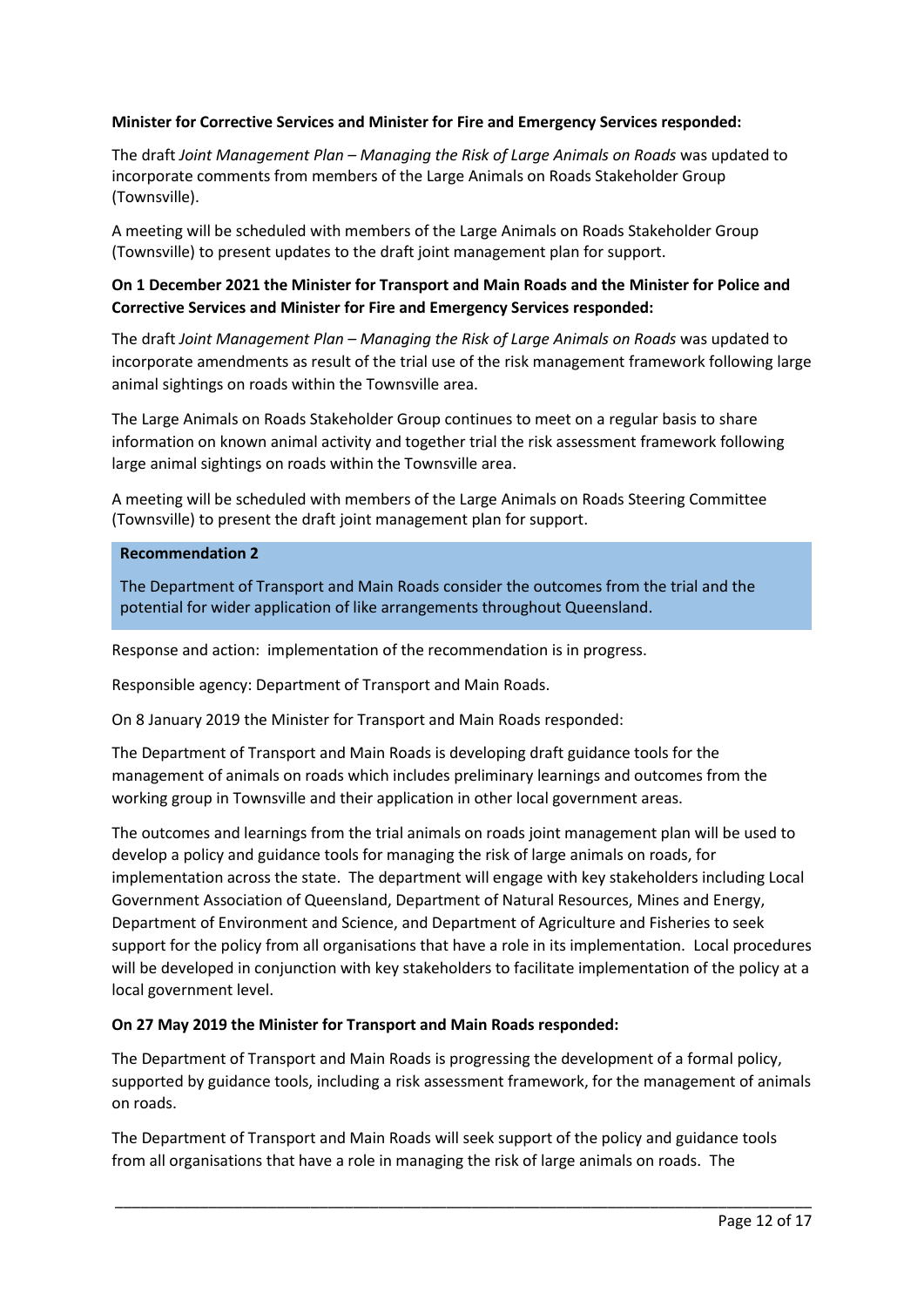department will engage with stakeholders, including local government, to implement the policy and actions outlined in the guidance tools at the local level.

# **On 14 November 2019 the Minister for Transport and Main Roads responded:**

The Department of Transport and Main Roads continues to progress the development of a formal policy.

# **On 15 May 2020 the Minister for Transport and Main Roads responded:**

The Department of Transport and Main Roads published an internal *Interim guideline – Management of large animals on and near roads.* The guideline outlines an internal process for identifying locations where large feral and pest animals and uncontrolled domestic stock may be a hazard to road users and a method to evaluate and manage the risk.

The guideline will continue to be updated as additional information and resources become available, including the final joint management plan from the Large Animals on Roads Stakeholder Group (Townsville). The Department of Transport and Main Roads are investigating the development of a state-wide large animal tracking application, modelled on the Esri Australia application managed by Townsville City Council, for use by stakeholders including local government.

# **On 23 September 2020 the director-general of the Department of Transport and Main Roads responded:**

The Department of Transport and Main Roads have allocated funding for internal development of a statewide large animal tracking application for use by stakeholders including local government.

The internal *Interim guideline – Management of large animals on and near roads* will be updated to incorporate additional information and resources.

Development of the statewide large animal tracking application will continue.

# **On 31 March 2021 the Minister for Transport and Main Roads responded:**

The Department of Transport and Main Roads continued to develop the statewide large animal tracking application.

The internal *Interim guideline – Management of large animals on and near roads* will be updated to incorporate additional information and resources from the final Joint Management Plan – Managing the Risk of Large Animals on Roads from Townsville. The statewide large animal tracking application will be made available for stakeholders to use.

## **On 1 December 2021 the Minister for Transport and Main Roads responded:**

A state-wide large animal tracking application was completed and released for use by members of the Large Animals on Roads Stakeholder Group (Townsville).

Improvements to the state-wide large animal tracking application will be progressed, based on feedback from the Large Animals on Roads Stakeholder Group (Townsville). The application will be released progressively for use across the state. The internal *Interim guideline – management of large animals on and near roads* will be updated to incorporate additional information and resources from the final *Joint Management Plan – Managing the Risk of Large Animals on Roads* from Townsville.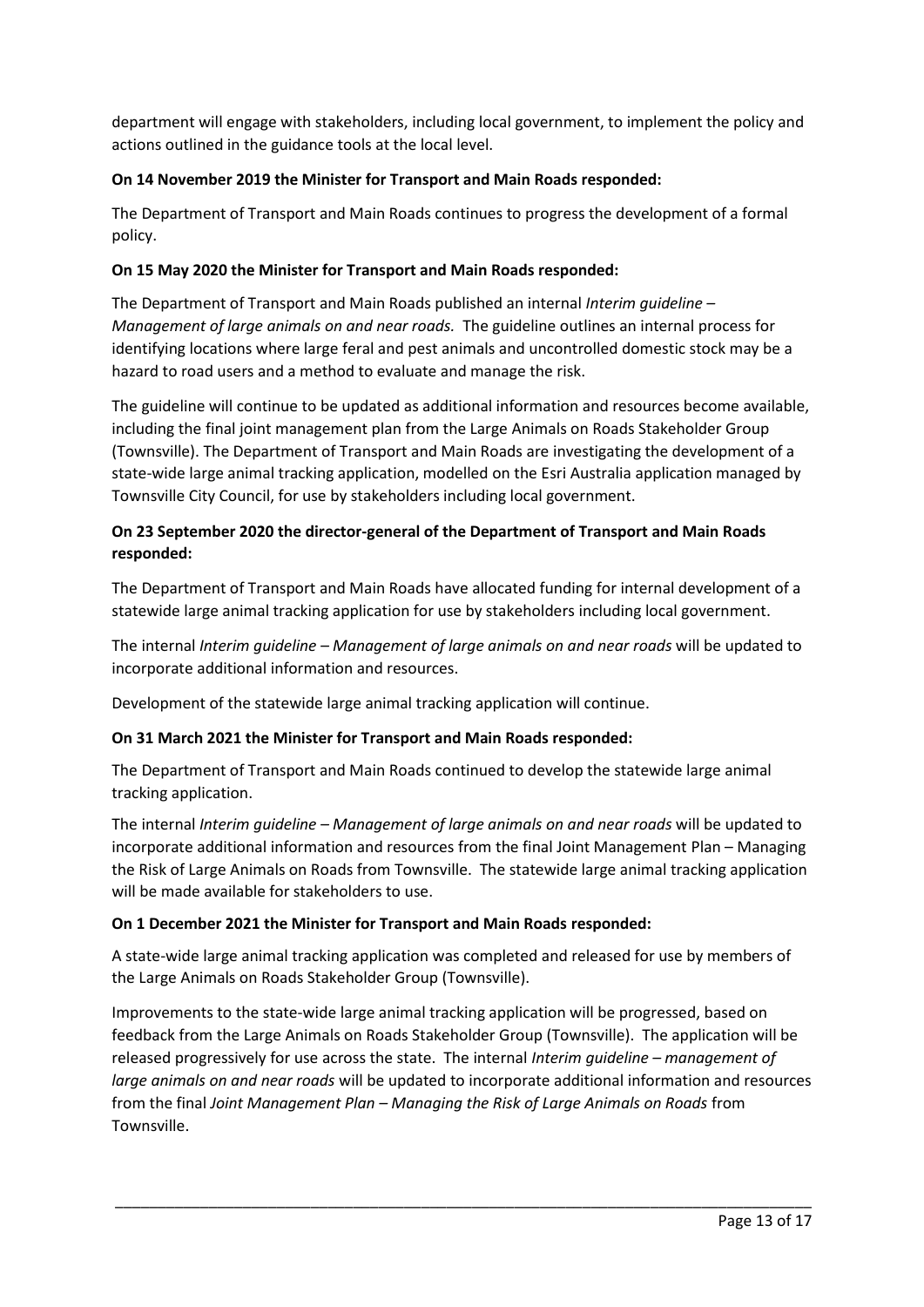#### **Recommendation 3**

Queensland Parks and Wildlife Service review the potential for a separate line of funding, or better criteria and weight in an existing line of funding, so that risk of harm to people on roads adjacent to land it manages is mitigated appropriately. As a road manager, Transport and Main Roads or council should share its information and risk assessments, fixing Queensland Parks and Wildlife Service with relevant knowledge of the risk emanating from its land and collaborate on developing, funding and implementing controls measures to mitigate that risk.

Response and action: the recommendation is implemented.

Responsible agency: Department of Environment and Science supported by the Department of Transport and Main Roads.

On 8 November 2018 the Minister for Environment and the Great Barrier Reef, Minister for Science and Minister for the Arts, and the Minister for Transport and Main Roads responded:

The Department of Environment and Science, through the Queensland Parks and Wildlife Service, implemented a revised model for allocation of strategic pest management program funding commencing in the 2018-2019 financial year.

Under the revised model, annual regional funding allocations from the strategic pest management program will be directly aligned to priorities derived from an assessment which integrates consideration of the risk posed by pests to key park values, the agencies legal and good neighbour obligations and the scale and complexity of pest management. The model ensures the Queensland Parks and Wildlife Service allocates funding to optimise its ability to meet both its responsibilities under the Nature Conservation and Forestry Acts and its obligations under the Biosecurity Act. The business rules associated with the strategic pest management program funding were also revised to provide increased discretion to allocate funding to address legal and good neighbour obligations including the risk of harm to people on roads adjacent to Queensland Parks and Wildlife Service managed estate resulting from free ranging feral livestock.

Representatives from the Department of Transport and Main Roads, Townsville City Council, Queensland Police Service and Queensland Parks and Wildlife Service have continued to meet fortnightly since October 2017 as a local working group for managing animals on roads. This forum has facilitated improved communications, data sharing and reporting between these agencies and provided clarity about the appropriate inputs to inform a consistent approach to risk assessment. As a direct outcome of this engagement, the Department of Transport and Main Roads and the Queensland Parks and Wildlife Service met to establish arrangements for the exchange of data to progress detailed assessments of the risk of harm to people on roads adjacent to Queensland Parks and Wildlife Service managed estate resulting from free ranging feral livestock.

Utilising data obtained from the Department of Transport and Main Roads, which includes Queensland Police Service vehicle accident data, Queensland Parks and Wildlife Service is progressing development of a risk assessment methodology to inform the identification, assessment and development of risk controls and strategies for the management of the potential livestock/motor vehicle interactions on roads adjacent to Queensland Parks and Wildlife Service managed estate. The risk assessment methodology will integrate Queensland Parks and Wildlife Service data on livestock distribution and abundance with Department of Transport and Main Roads data on road classes, traffic volumes, speed limits and TMR and QPS vehicle collision reports in a conventional risk matrix based on the principles outlined in AS/NZS ISO 31000:2009 Risk Management – Principles and guidelines. Application of this approach will provide a rigorous basis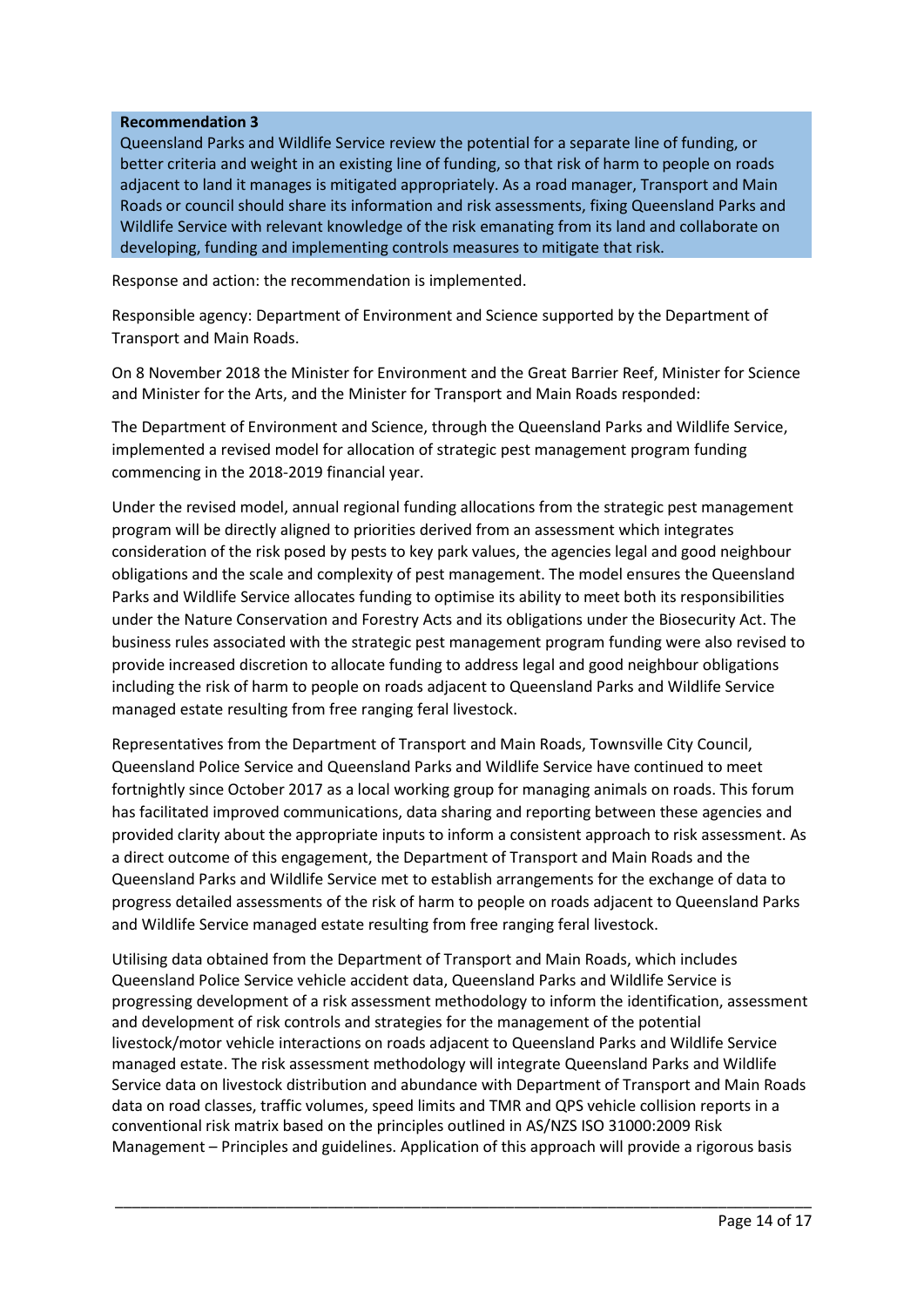for both the identification of site-specific risks and prioritisation of the actions needed to mitigate those risks to an acceptable level.

Queensland Parks and Wildlife Service and the Department of Transport and Main Roads will formalise long-term arrangements for the exchange of data to inform regular re-assessments of the site-specific risks in response to changes in livestock populations, road and traffic conditions and management activities.

The risk assessment methodology will be applied to all portions of Queensland Parks and Wildlife Service estate where the available data indicates there is potential for livestock/motor vehicle interactions on roads adjacent to Queensland Parks and Wildlife Service managed estate. The assessments will be used to both assign a level of risk to the current situation on each portion of Queensland Parks and Wildlife Service managed estate and to highlight management strategies that can address the estimated level of risk.

Based on the level of risk identified for individual sites through the risk assessment process, actions and control measures would be implemented on a nil tenure basis to reduce the overall risk to an appropriate level. The potential actions and control measures to be implemented would include information signage, variable message signs, speed reduction opportunities, landowner engagement, local law development, biosecurity policy development, community engagement, humane euthanasia, rehoming and fencing.

## **On 4 April 2019 the Minister for Environment and the Great Barrier Reef, Minister for Science and Minister for the Arts and the Minister for Transport and Main Roads responded:**

The Department of Environment and Science through the Queensland Parks and Wildlife Service allocated state-wide funds for the 2018-19 financial year through a revised model of the strategic pest management program so that Queensland Parks and Wildlife Service can undertake control measures specifically to support implementation of this coronial recommendation.

The model for the allocation of strategic pest management program is based on a global best practice approach that guides prioritisation of Queensland Parks and Wildlife Service efforts to meet its responsibilities under the *Nature Conservation Act 1992* and *Forestry Act 1959* as part of the protection of key park values. The revised approach provides the six Queensland Parks and Wildlife Service regions the discretion to direct funds during 2018-19 to pest management control measures to manage the risk presented by wandering feral livestock, to the public users of roads adjacent to Queensland Parks and Wildlife Service managed estate.

At a local level, representatives from Queensland Parks and Wildlife Service and the Department of Transport and Main Roads met with officers from Townsville City Council and Queensland Police Service as part of a local working group to share information, align reporting and drive a consistent approach to reducing the risk from feral livestock wandering onto roads adjacent to managed lands. Queensland Parks and Wildlife Service and the Department of Transport and Main Roads continued to implement control measures to reduce the current level of risk to road users.

At a state-wide level, Queensland Parks and Wildlife Service and the Department of Transport and Main Roads exchanged information and discussed development of a risk model that identifies area of high risk to road users from feral horses on Queensland Parks and Wildlife Service managed estates.

Queensland Parks and Wildlife Service will continue to allocate state-wide funds through the revised Strategic Pest Management Program to support implementation of this recommendation.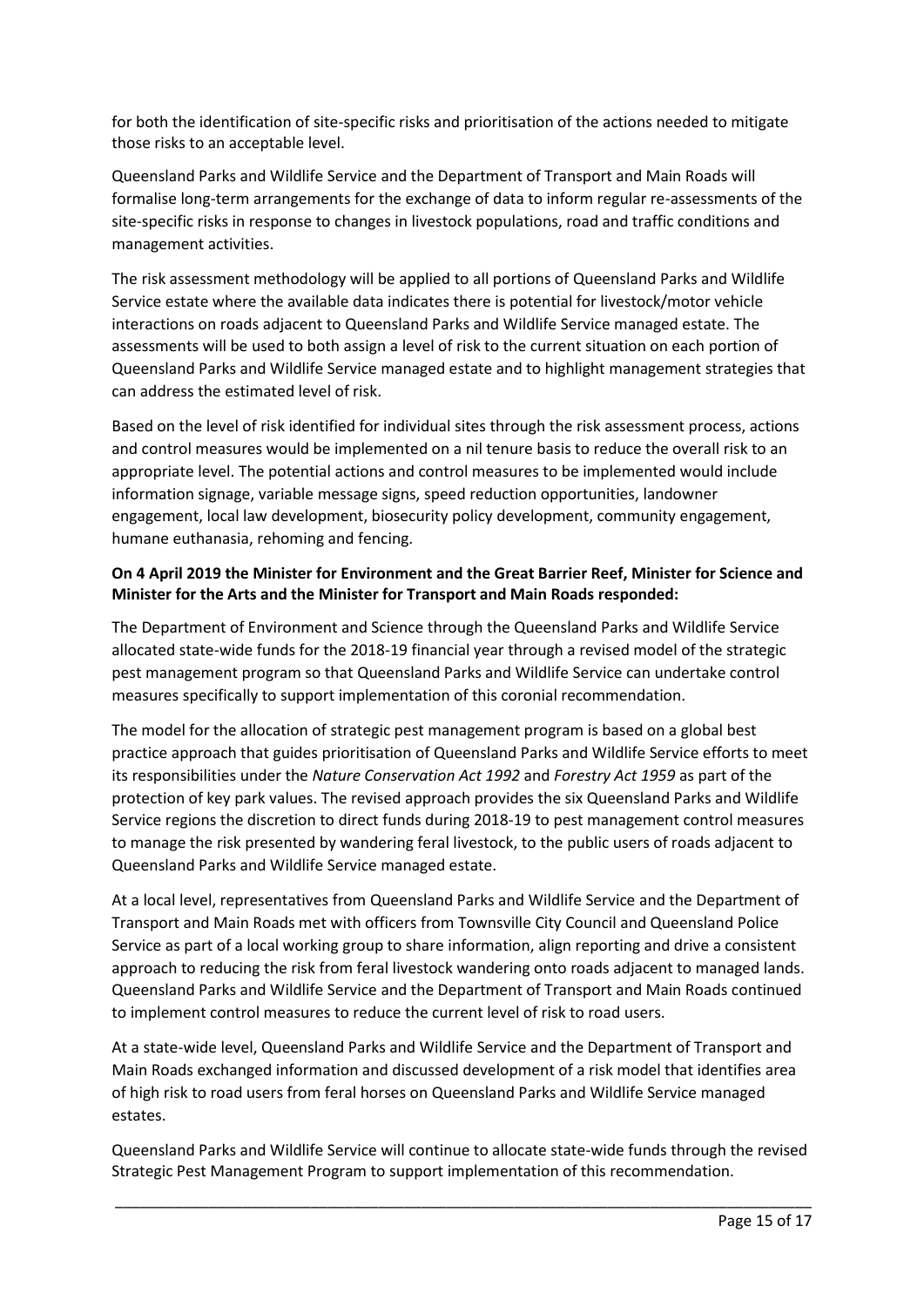Queensland Parks and Wildlife Service will formalise long-term arrangements with the Department of Transport and Main Roads to enable ongoing information exchange to inform the risk assessment and identification of high risk areas along the state-controlled road corridor.

Queensland Parks and Wildlife Service will improve its understanding of the risk profile associated the areas across Queensland they manage. Those areas identified with the highest risk of horse and vehicle collisions by the Department of Transport and Main Roads will be targeted for the collaborative management of site-specific risks.

Further consultation with the Local Government Association of Queensland will be necessary for Queensland Parks and Wildlife Service to be advised of risk emanating from its land to adjacent council-controlled roads.

## **On 14 November 2019 the Minister for Environment and the Great Barrier Reef, Minister for Science and Minister for the Arts and the Minister for Transport and Main Roads responded:**

The Department of Environment and Science (DES), through the Queensland Parks and Wildlife Service and Partnerships (QPWS&P), allocated funds from 2018-19 strategic pest management program, to support implementation of this coronial recommendation through a revised model. A significant aerial control program was undertaken in May 2019 to reduce the feral horse population, and therefore, the risk of harm to road users, in and adjacent to three state forests in the south-west region of the state.

At a local level, QPWS&P representatives continued to work with the Department of Transport and Main Roads (TMR), Townsville City Council and the Queensland Police Service (QPS) to model a collaborative approach to reducing the risk from feral horses to road users in that region.

At a statewide level, QPWS&P reviewed an initial analysis of risk-related data by TMR and provided feedback. QPWS&P subsequently drafted an approach to the capture of park or forest-based metrics by QPWS&P rangers that could inform the TMR risk assessment process, pending the final approved TMR methodology.

QPWS&P will support the regional use of funds through the 2019-20 Strategic Pest Management Program for priority control programs on QPWS&P managed lands to reduce the feral horse populations, and therefore, the associated risk of harm to road users. This will include continuation of the control program in the south-west region to sustain downward pressure on the feral horse population.

QPWS&P will formalise data sharing arrangements with TMR, to support implementation of an approved risk assessment methodology for state-controlled road corridors. QPWS&P will actively support the TMR-led process to deliver a strategic approach to managing the risk of harm to roadusers at both the site-specific and state-wide level, and effectively collaborate with key stakeholders, such as the Queensland Police Service and Local Government Association of Queensland.

## **On 15 May 2020 the Minister for Environment and the Great Barrier Reef, Minister for Science and Minister for the Arts and the Minister for Transport and Main Roads responded:**

DES, through the QPWS&P, revised the funding criteria for Strategic Pest Management Program to support implementation of this coronial recommendation by enabling regional staff to better respond to the potential risk to road users from animals on roads adjacent to the park estate.

At a local level, QPWS representatives continue to work with stakeholders including TMR, local councils, HQPlantations (who own and manage timber plantations, including 99 year license areas within state forest) and the QPS, to improve information sharing, management and response capabilities. A number of local joint working groups have been established in areas with known hazards, including Townsville, Beerburrum and in the South-West region.